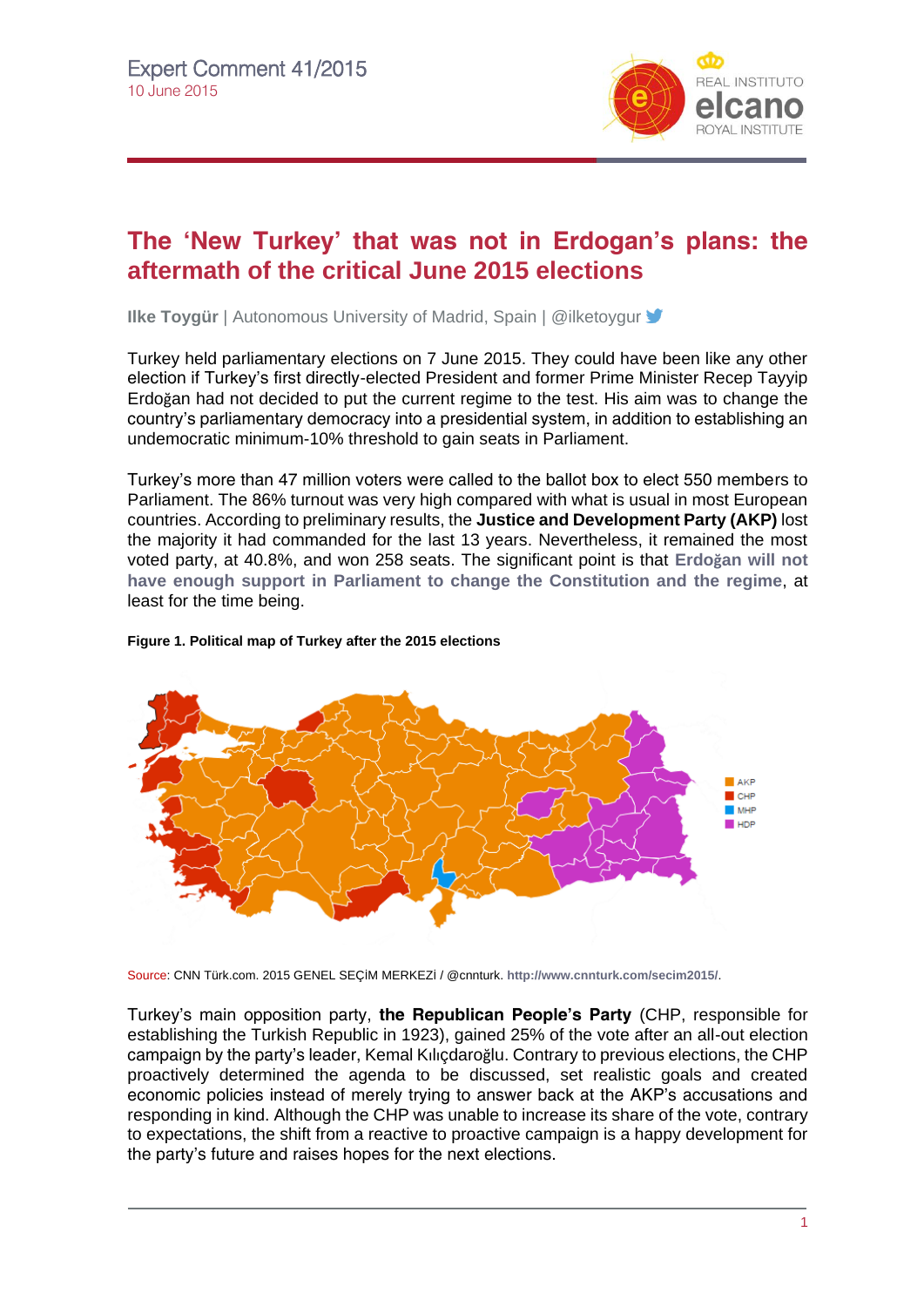





Source: the author, based on the election results (**[secim.ntv.com.tr](http://secim.ntv.com.tr/)**).

The **National Action Party (MHP)** obtained 16% of the vote, placing itself in third place. It is ironic that both the Turkish nationalist party and the pro-Kurdish Peoples' Democratic Party (HDP) have the same number of seats, 80, in the new Turkish parliament. The party mostly relied on its long-standing position as 'the' opposition party and on the backlash vote against the HDP. Hence, it appears to have increased its percentage of the vote without exerting itself very much. Erdoğan played his cards, the HDP saw his bluff and the others were there for the ride.

|            | 2002        |            | 2007        |            | 2011        |            | 2015        |            |
|------------|-------------|------------|-------------|------------|-------------|------------|-------------|------------|
|            | Vote $(\%)$ | <b>MPs</b> | Vote $(\%)$ | <b>MPs</b> | Vote $(\%)$ | <b>MPs</b> | Vote $(\%)$ | <b>MPs</b> |
| <b>AKP</b> | 34.28       | 365        | 46.58       | 341        | 49.84       | 327        | 40.82       | 258        |
| <b>CHP</b> | 19.39       | 177        | 20.88       | 112        | 25.98       | 135        | 24.99       | 132        |
| <b>MHP</b> | 8.36        | 0          | 14.27       | 71         | 13.01       | 53         | 16.35       | 80         |
| <b>HDP</b> | 6.22        | 0          | 5.24        | 22         | 6.57        | 35         | 13.11       | 80         |

**Figure 3. Percentage of the vote and number of MPs since 2002**

Source: **[secim.ntv.com.tr](https://owa.rielcano.org/owa/redir.aspx?SURL=RyAXtHNeVj6Tyo7U5Yv6FRYIx66qjbO3Wp2ooaksUXaUYZ5q0nDSCGgAdAB0AHAAOgAvAC8AcwBlAGMAaQBtAC4AbgB0AHYALgBjAG8AbQAuAHQAcgA.&URL=http%3a%2f%2fsecim.ntv.com.tr)**.

#### *The real winner: the HDP*

The HDP, which decided to enter the elections as a party and not as a combination of independent candidates, is the elections' real winner. It broke through Turkey's 10% threshold and managed to obtain 13.1% of the vote. It was supported by more than 6 million voters, far beyond what its candidates had gained as independents in the previous election, in 2011.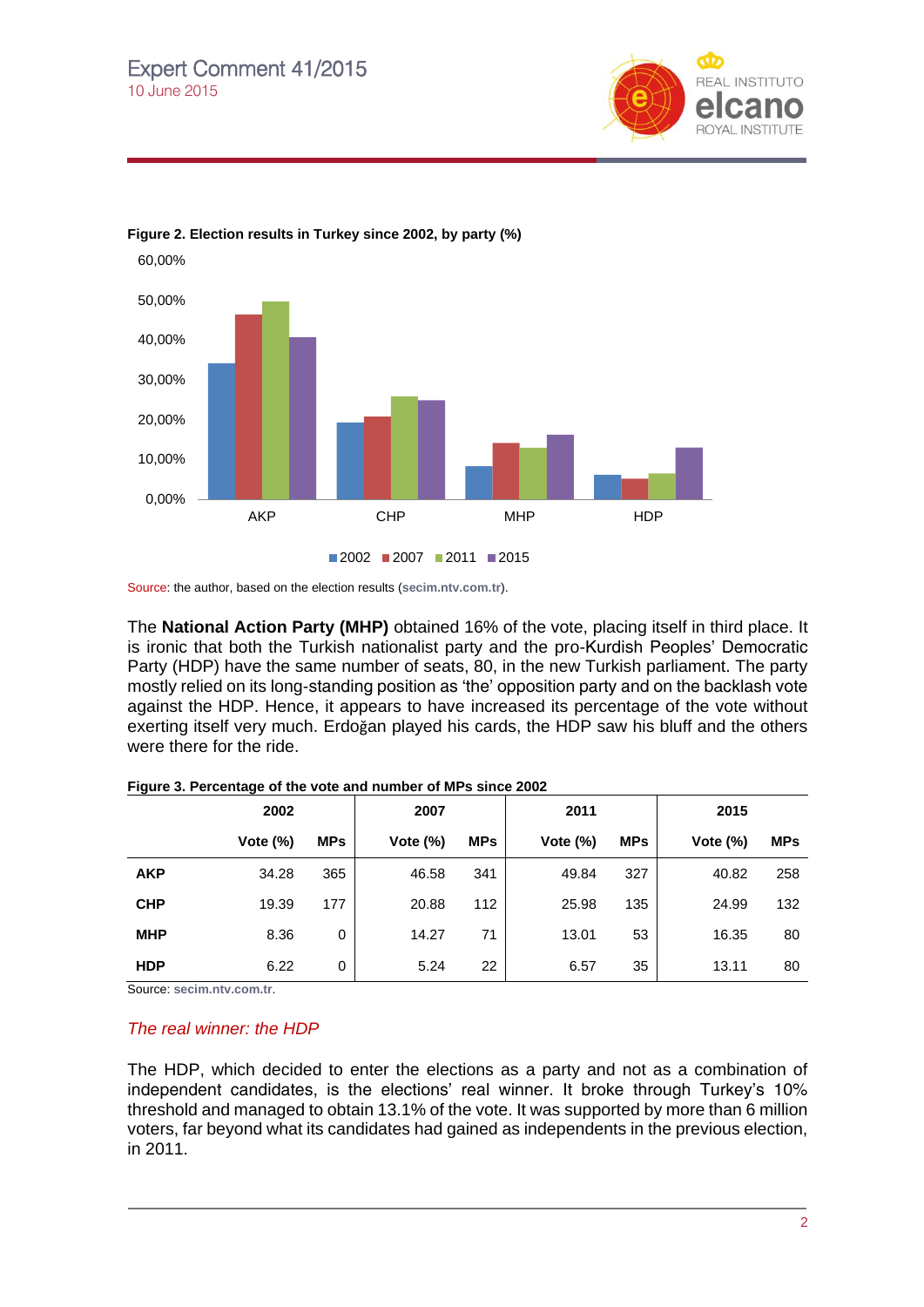

The party has been accused of being the legal arm of the terrorist organisation Kurdistan Workers Party (PKK). However, throughout the campaign, the HDP's co-leader (the party has a man and a woman in each post, for purposes of gender equality) tried to explain its position to liberal and secular-minded voters in order to dispel the idea. Looking at the results, it would appear that he has

This is the first time since the 1980s that the 'left' has achieved such a successful outcome.

been successful in expanding its identity from being merely a protector of minority Kurdish rights to being a champion of all oppressed social groups, including ethnic minorities, LGBT people and even women. The HDP's efforts to be a 'party of Turkey' seem to be yielding the hoped-for results.

Nonetheless, many voters gave critically-needed support to HDP in order to exceed the 10% threshold and thus reduce the number of AKP-controlled seats and strengthen the opposition. The party's leaders modestly admitted to this and explained that they were aware of the purpose of these votes that had been entrusted to them. They also said they would work hard to gain the hearts and minds of their voters over the next term and try to ensure they did not regret their decision.

This is the first time since the 1980s that the 'left' has achieved such a successful outcome. The CHP and the HDP together garnered 38% of the vote, which could be a sign that there is now a substantial social demand for change. The leader of Spain's Podemos, Pablo Iglesias, congratulated the HDP through Twitter, claiming the three parties were connected ideologically. Naturally, Turkish dynamics are quite different from those in other European countries, although it could be said that the spirit inspiring the Gezi park social movements has had an impact on the election's results, similarly to comparable mobilisations in other countries.

## *The election campaign*

The election campaign was especially intense for two main reasons: the fight over the threshold and the activities of the President. Erdoğan had been the founder of the AKP but he campaigned on the party's behalf despite it being strictly unconstitutional for the President to stray from a position of strict neutrality. The AKP not only counted on an extremely large budget but also on resources provided by the State thanks to the President's involvement in promoting its cause. All others were in a position of inferiority, especially as regards use of the mass media.

## *Turkey's civil society plays the game*

It is important to underline the role played in the elections by the fear that they would not be free and fair. **There was much concern about fraud, which in turn mobilised civil society**. Voluntary organisations, numbering thousands of citizens, had been established to 'protect' ballot boxes. The largest voluntary organisation, 'Vote and Beyond', managed to mobilise 60,000 people in Turkey and cooperated with other organisations that aimed to secure votes abroad. More than 1 million Turkish citizens cast their vote in foreign countries and this increased the risk of election fraud.